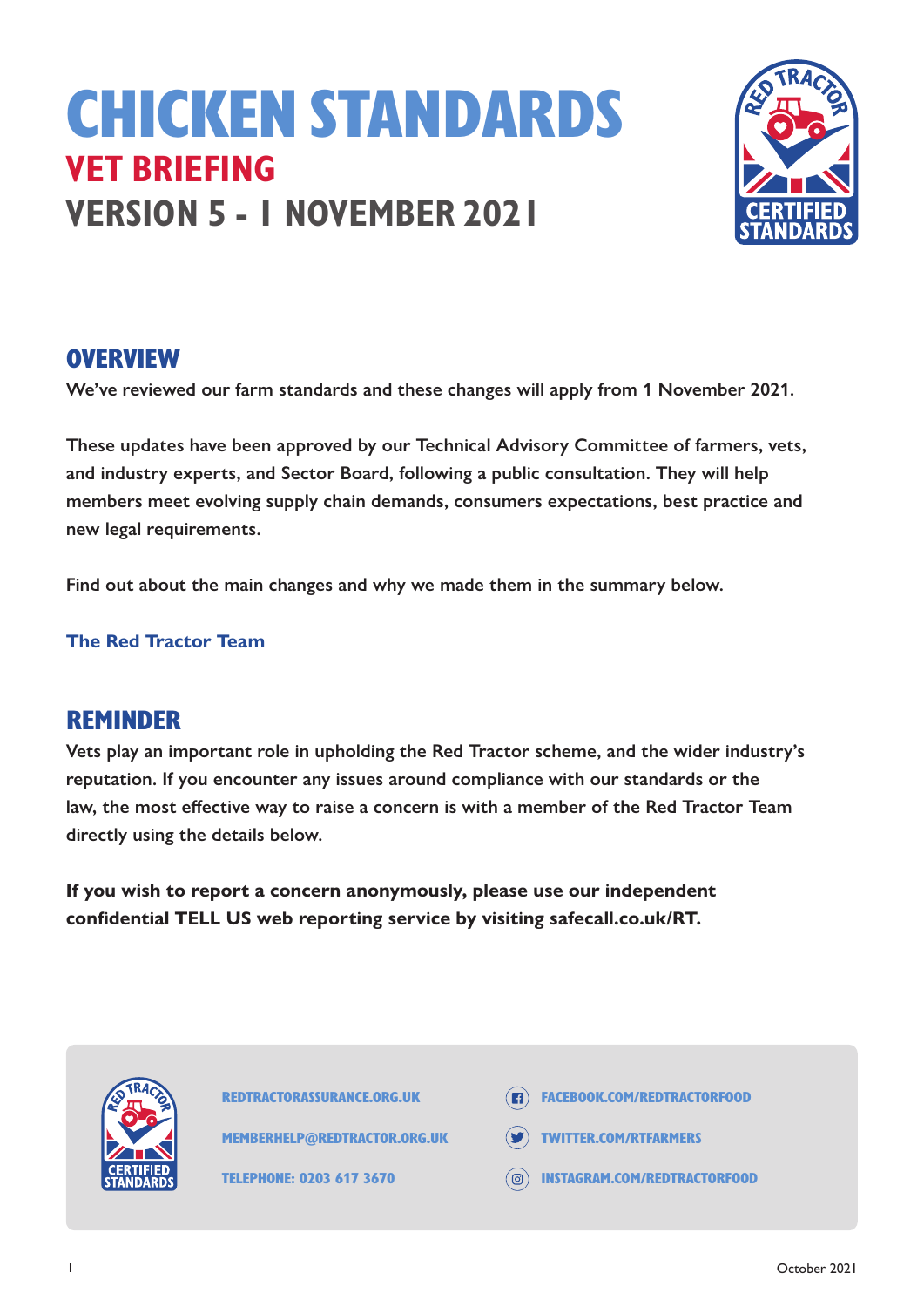#### DOCUMENTS AND PROCEDURES

**Red Tractor's reputation is built on traceable, safe food production that has been farmed with care. Maintaining our reputation is crucial to everyone.** 

#### **DP.2**

In line with the existing standard for free range members requiring that farms must be capable of implementing a compulsory housing order (BI.14), additional criteria on welfare planning for housing free range flocks has been added to the avian influenza contingency plan.

## HOUSING SHELTER AND HANDLING

**Delivering a safe, comfortable and hygienic environment for birds is essential on all Red Tractor farms. We have revised several standards across our chicken standards to improve the impact that they have on the outcome for birds.** 



Heat stress continues to be a significant challenge during hot weather. A heat stress policy must now be demonstrably implemented on the farm. It must be reviewed if there are any bird losses due to heat or cold stress.



As bulk feed bins are not necessarily cleaned and/or disinfected at each turnaround, units must now have a written, and implemented, policy detailing how and when they will be cleaned. This will help ensure that feed is uncontaminated and palatable.



Adequate lighting on all units is a legal requirement. Once per crop, the lux level in all breeder replacement and layer housing must be measured and recorded at bird head height across 80% of the building.

### FEED AND WATER

**Making sure that birds receive a daily diet sufficient to maintain full health is clearly a key objective of Red Tractor standards.** 



Units need to demonstrate that they are managing medicated feed in a way that ensures withdrawal periods are met. They will now need a written medicated feed use procedure document to demonstrate how they do this.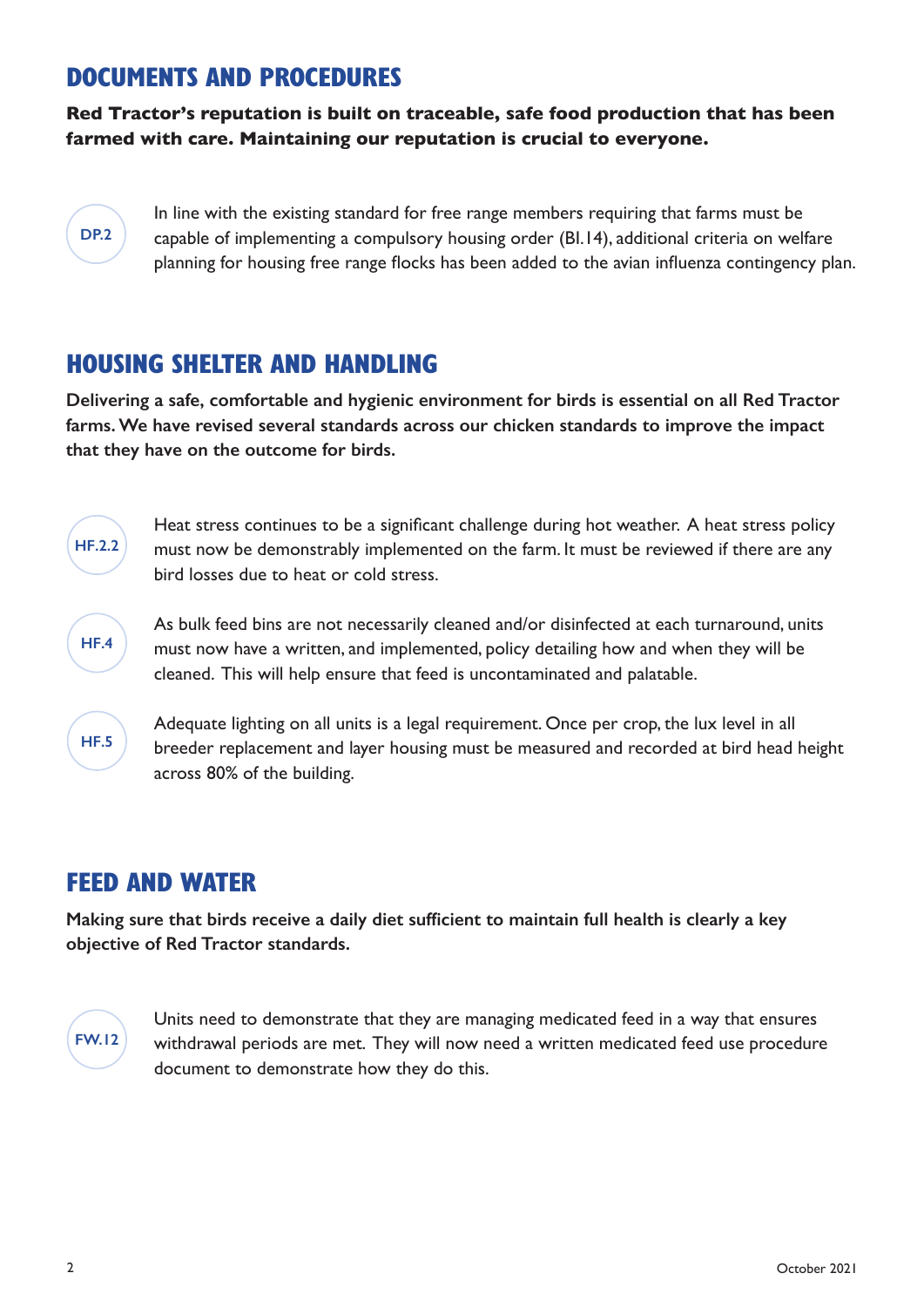# HEALTH AND WELFARE

**Members will already proactively manage bird health and welfare through regular planning and reviewing activities. We have revised some key standards in this area.** 

For free range and Enhanced Welfare chicken production only slower growing breeds can be used. We have updated the list of slower growing breeds in line with current research and we are now requiring that only slower growing breeds can be used in free-range systems as their growth rates are better suited to this method of production. This means we can give a guarantee to consumers that only slower growing breeds are used in our free-range standards. We will be providing further details on the new breeds added to the list.



**AH.1.1**

Updating our standards with best practice, on all grower units, enrichment now needs to be provided and evenly placed in the shed by day three at the latest rather than day seven as before. Homegrown or locally produced straw bales can be used unwrapped and untreated. Perches on free-range and Enhanced Welfare production units can now be up to 80cm, higher than before to accommodate the greater activity of slower growing breeds. Members are reminded that enrichment must be replaced following the thinning of a flock to keep it at the correct level for the birds up to final depopulation.



Aligning all Red Tractor poultry standards, there is a new requirement for a named welfare officer to coordinate welfare at the hatchery and on the farm. Their name and contact number must be displayed on farm/in the hatchery. There are specific areas of responsibility for the welfare officer, such as monitoring welfare policies and procedures.



We are strengthening our standards on Mycoplasma testing for breeder layers. Testing is in line with the Poultry Health Scheme requirements and testing records for *Mycoplasma gallisepticum* and *Mycoplasma synoviae* must be retained to ensure bird welfare and the prevention of disease.

# HATCHERY EGGS

**Our standards ensure that hatchery eggs are fit for purpose, and we are strengthening standards in some areas and ensuring they are in line with the standards for other poultry species.** 

# **HC.2**

We are aiming to improve health and welfare in hatcheries by avoiding setting eggs from parent flocks who have tested positive from either *Mycoplasma gallisepticum* and/or *Mycoplasmas synoviae.* If it is unavoidable to set the eggs, then a documented mycoplasma containment plan must be implemented, which covers a range of parameters to safeguard the welfare of the progeny, parent stock and planned depletion to contain the spread of disease.